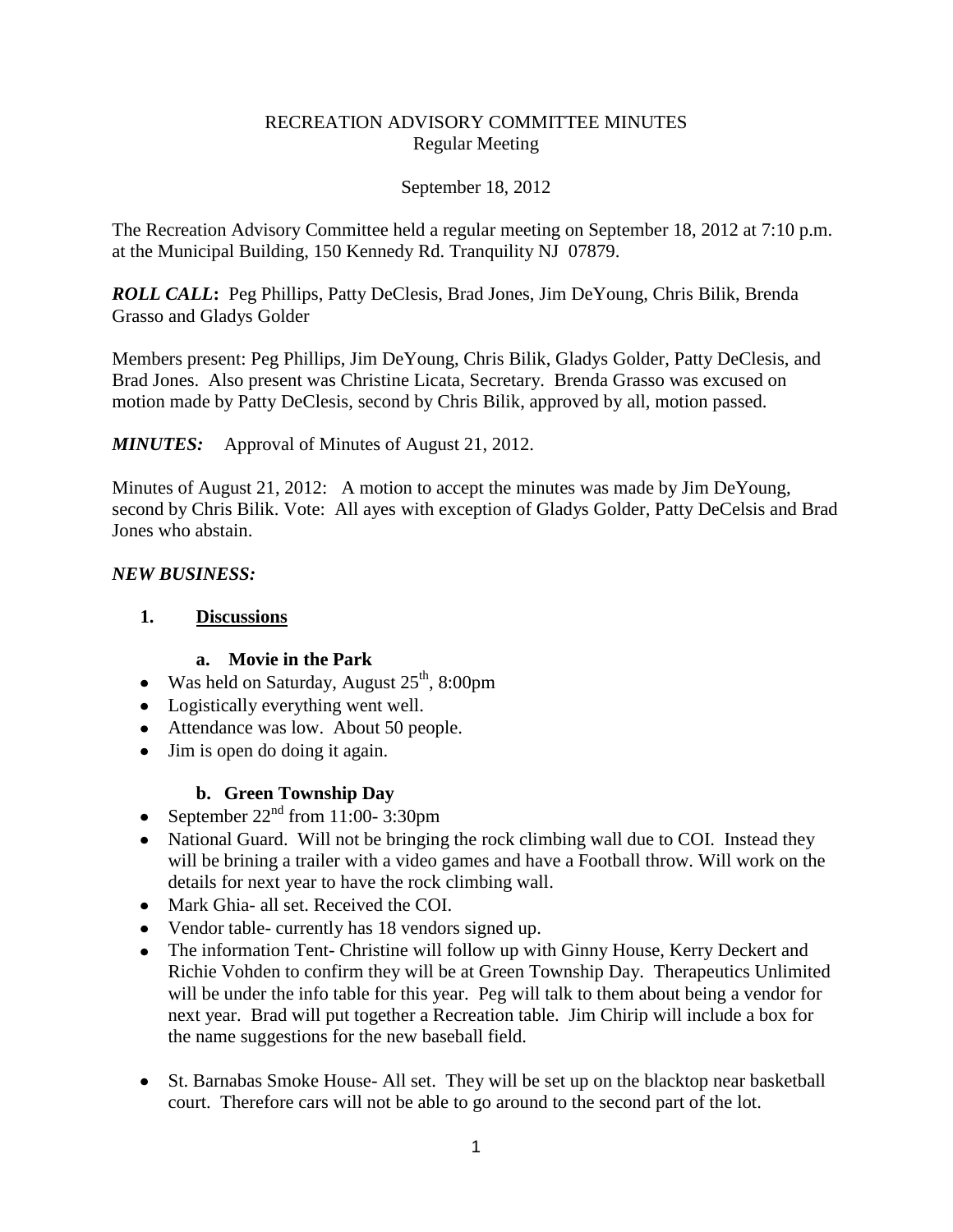- Top O NJ-all set.
- Hula Hoop Contest- all set. Will determine the age groups based on sign up the day of.
- Parade-Currently have some cub scouts and girl scouts for the parade.
- Equine Wellness Center-Chris spoke with Colleen two weeks ago and said she will have a vendor table. However, have not heard anything to date. Christine will reach out to try to confirm.
- The Fire Dept will have the hose spraying activity is all set. Will be set up by the Smoke House.
- Chef's is all set with the food and met with Peg to reconfirm where the set will be.
- Overall set up Peg reviewed the schedule and layout of the events with the committee. The committee discussed family members that may be able to help out with the day. Peg will finalize the schedule.
- Parking- needs to be monitored once the first lot is full. Cars will not be able to go around the back driveway section to get to get to back parking lot as it will be closed off for the fire truck and smoke house.
- Older American award will be done after the opening ceremonies.
- Timing of the different contest will be: Hula Hoop 12:30, Basketball 1:30 and Watermelon contest at 3:00. Prizes for the Hula Hoop, the winner will keep a hula hoop. Basketball Throw- Modell's Gift card. Watermelon contest- Gladys will coordinate Goodie bags: Categories will be under 5, 6-8, 9-11, 12-15, 16+. There will be  $1<sup>st</sup>$ ,  $2<sup>nd</sup>$ and  $3<sup>rd</sup>$  place in each category.
- Peg has a list of events for Dave to announce throughout the day. Patty brought some give aways for Dave to give out to the kids.
- Peg and Patty will meet Wednesday night to bring the supplies from the old firehouse to the pavilion. Peg will also check to see how much popcorn is left from movie in the park and order more if need be.
- The Committee will meet at 9:00am on Saturday for setup.
- Christine will talk to Watty about bringing cones to the park and to see if he will be there on Saturday.

# **f. Yoga**

- Started Sept 13th
- Four people showed up but Marybeth has about 4 more people that could not make the first night to sign up.

### **g. Yard Sale**

- Advertised on website and posted at the Tranquility Post Office and Park.
- Currently have two houses signed up.
- Will advertise in Herald and on Service Electric TV.

### **h. Halloween Parade**

- Brenda will oversee and organize the bags this.
- Chris spoke with Tranquility Farms regarding the 75 pumpkins needed.

# **g. Other**